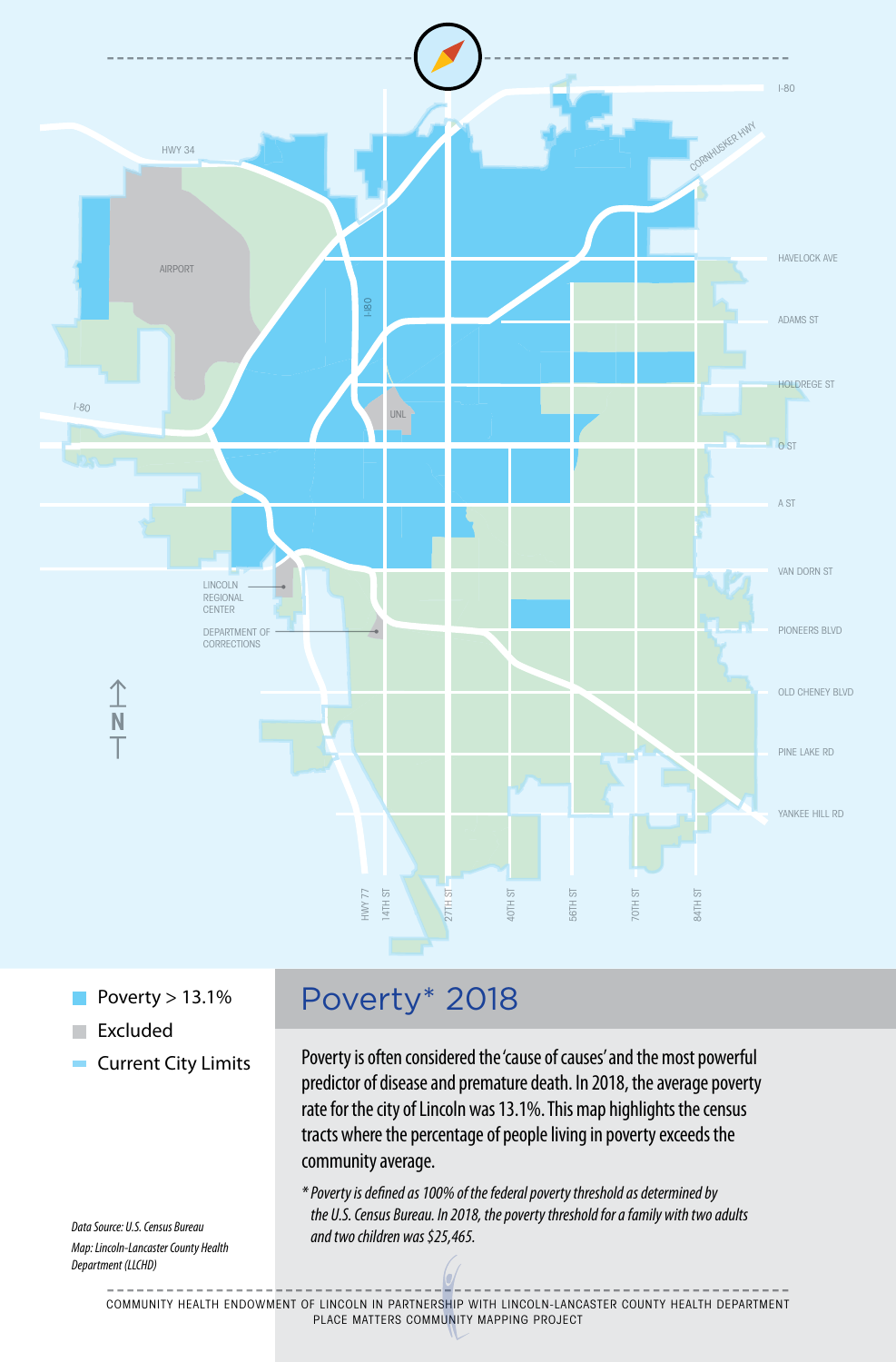

**Minority** Population > 18.4%

- Excluded
- **Current City Limits**

*Data Source: U.S. Census Bureau Map: Lincoln-Lancaster County Health Department (LLCHD)*

## Minority Population\* 2018

While the majority of the population identifies as White, Lincoln is becoming an increasingly diverse community. In 2000, the percentage of people who identified as Black, Asian, Native American, Hispanic, or Other was 13.3% of the total population, compared to 18.4% in 2018. This map highlights the census tracts where the percentage of people identifying as a racial minority or Hispanic exceeds the current community average.

*\* Includes all racial minorities and Hispanic population*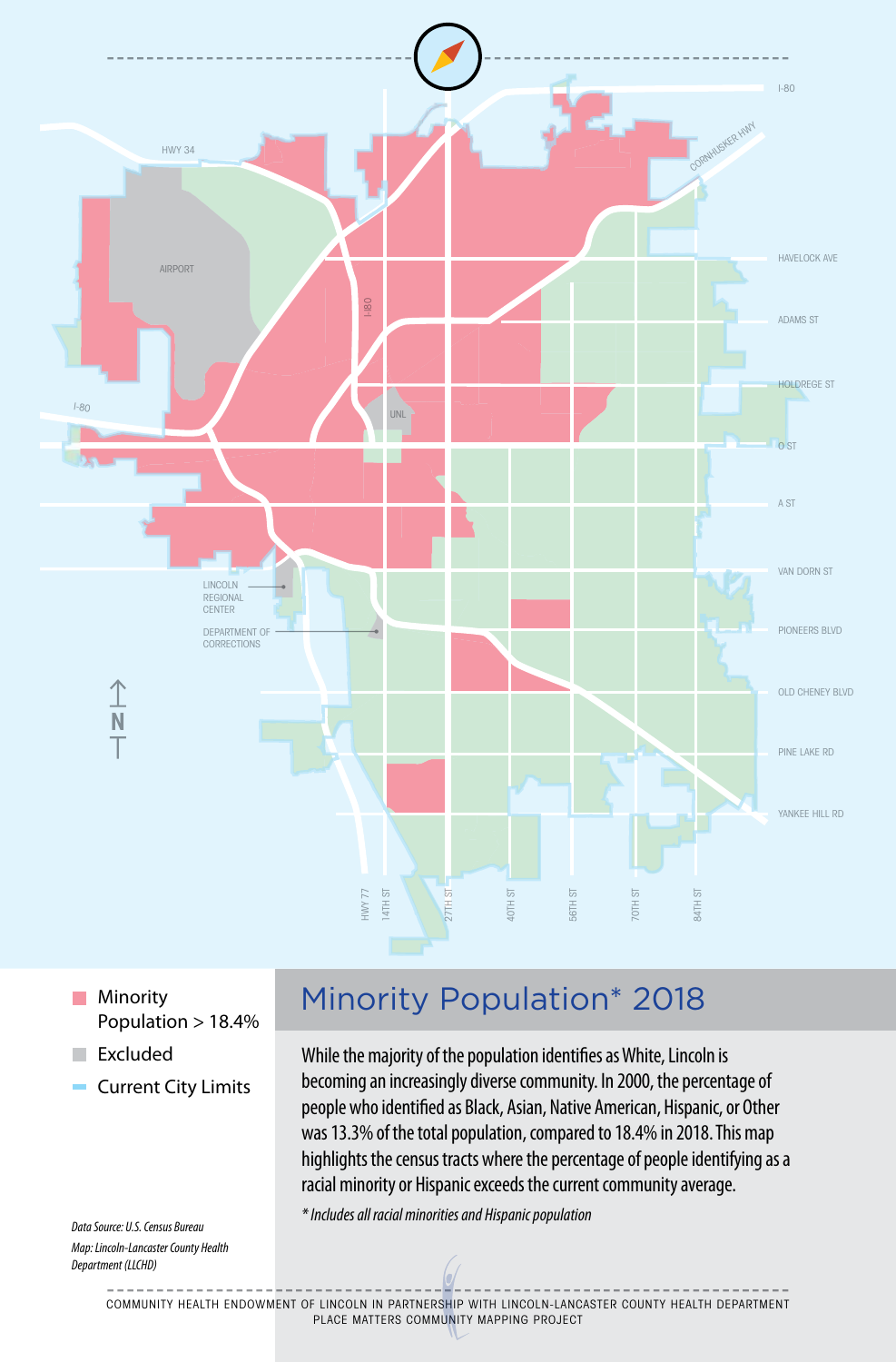

- Poverty > Average **Minority** Population > Average
- **Both Poverty** and Minority Population > Average
- Excluded
- Current City Limits

*Data Source: U.S. Census Bureau Map: Lincoln-Lancaster County Health Department (LLCHD)*

## Poverty\* and Minority Population\*\* 2018

There is a correlation between census tracts with higher poverty and a higher percentage of people who identify as a minority. Of the 31 census tracts with above average minority population, 80% also have a higher than average poverty rate. Of the 39 census tracts with below average minority population, only 18% have a higher than average poverty rate. The purple census tracts reveal where both factors exceed the average for the city of Lincoln.

*\* Poverty is defined as 100% of the federal poverty threshold as determined by the U.S. Census Bureau \*\* Includes all racial minorities and Hispanic population*